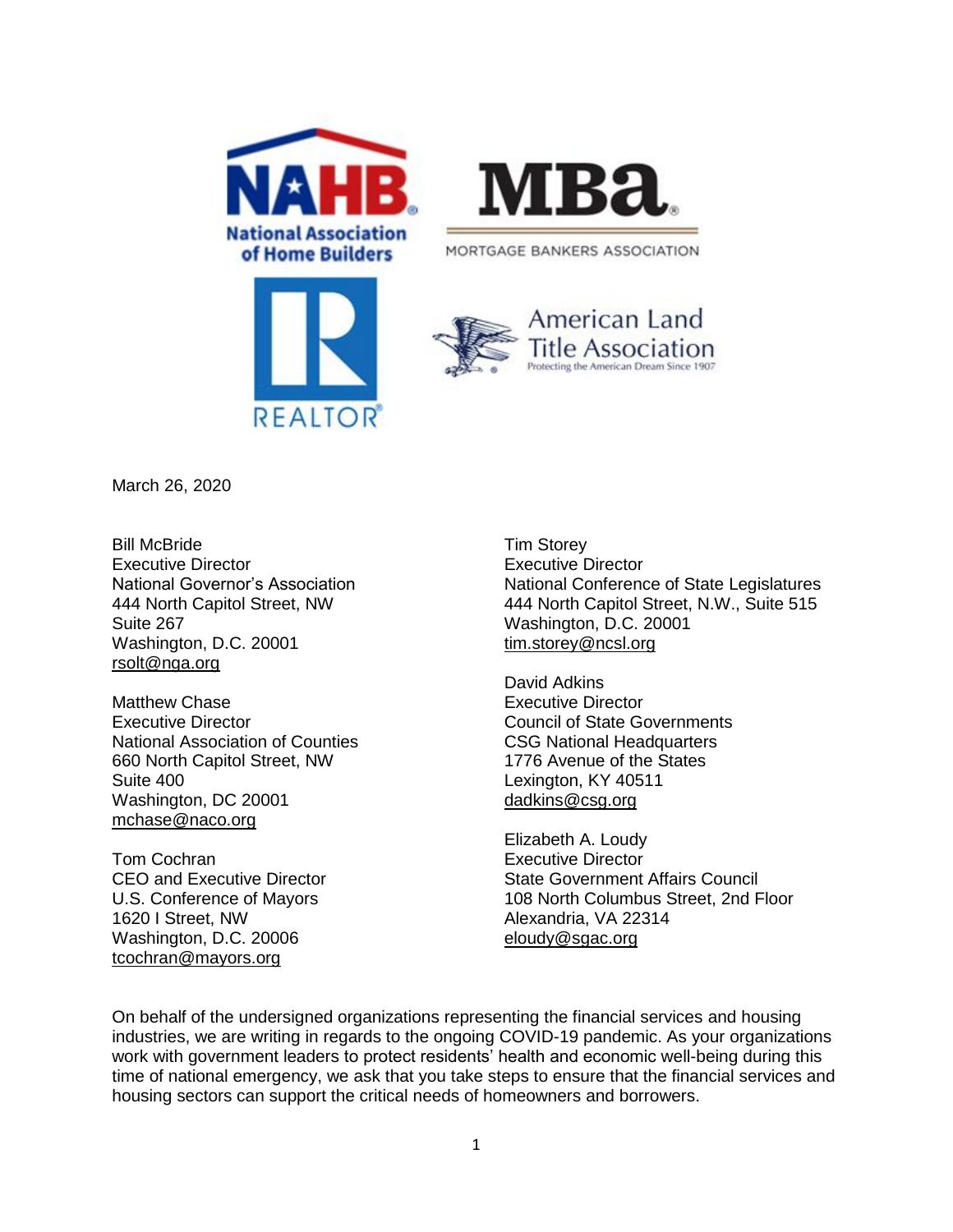We are in extraordinary times. The COVID-19 pandemic has become a health and economic crisis of nearly unprecedented proportions. As the virus continues to spread in the United States, state and local governments are responding with measures to slow the rate of transmission. We support those efforts and are practicing them in our workplaces. Increasingly, these efforts are being supplemented with much more dramatic steps, with state and local governments issuing mandatory stay-at-home orders.

These stay-at-home orders effectively mandate the closure of all non-essential businesses and governmental agencies, while allowing businesses and agencies providing "essential services" to continue operations. Given the scale of the public health crisis, we understand the need for such extreme measures. We support these efforts, but also urge your members to recognize that essential services go beyond grocery and healthcare and extend to businesses and governmental agencies providing and supporting the financial services and housing industries.

At the federal level, the Cybersecurity Infrastructure Security Agency (CISA), the agency within the United State Department of Homeland Security responsible for the protection of the country's critical infrastructure has released guidance on what industries and employees should be designated as essential. This guidance provides state, local, tribal and territorial governments a roadmap to ensure that citizens have access to essential services. The definition<sup>1</sup> of "critical infrastructure" recognizes the important role of the financial services sector, as follows:

"The Financial Services Sector includes thousands of depository institutions, providers of investment products, insurance companies, other credit and financing organizations, *and the providers of the critical financial utilities and services that support these functions*  (emphasis added).<sup>2</sup>

As explained in a recent Department of Treasury memorandum, $3$  the financial services sector of the CISA critical infrastructure includes "workers needed to process and maintain systems for processing financial transactions and services[.]"<sup>4</sup> In addition to businesses that directly provide consumer access to mortgage credit, the housing finance system depends on the participation of settlement service providers as well as certain government agencies and offices that support mortgage transactions. We urge state and local governments to maintain these basic services – consistent with safe workplace hygiene practices – so as to ensure the continuity of consumer access to critical financial services.<sup>5</sup>

In addition, we urge that consideration also be given to housing industry needs, such as home construction, home sales, renovation and the businesses that support these activities. Essential

[https://www.cisa.gov/publication/guidance-essential-critical-infrastructure-workforce.](https://www.cisa.gov/publication/guidance-essential-critical-infrastructure-workforce)

l

[https://content.govdelivery.com/attachments/USDHS/2020/03/22/file\\_attachments/1407892/Financial%20](https://content.govdelivery.com/attachments/USDHS/2020/03/22/file_attachments/1407892/Financial%20Services%20Sector%20Essential%20Critical%20Infrastructure%20Workers.pdf) [Services%20Sector%20Essential%20Critical%20Infrastructure%20Workers.pdf.](https://content.govdelivery.com/attachments/USDHS/2020/03/22/file_attachments/1407892/Financial%20Services%20Sector%20Essential%20Critical%20Infrastructure%20Workers.pdf)

<sup>1</sup> *See* "Guidance on the Essential Critical Infrastructure Workforce: Ensuring Community and National Resilience in COVID-19 Response" (March 19, 2020) available at:

<sup>&</sup>lt;sup>2</sup> As of March 24, 2020, the following states have already adopted the CISA guidance as part of executive orders related to the COVID-19 crisis: California, Connecticut, Louisiana, Mississippi, Ohio, Oklahoma, West Virginia and Wisconsin.

<sup>&</sup>lt;sup>3</sup> The CISA guidance was reinforced recently in a Memorandum for Financial Services Sector, Secretary Steven T. Mnuchin (March 22, 2020) available at:

<sup>5</sup> Statement by Secretary Steven T. Mnuchin on Essential Financial Services Workers (March 24, 2020) available at: [https://home.treasury.gov/news/press-releases/sm956.](https://home.treasury.gov/news/press-releases/sm956)